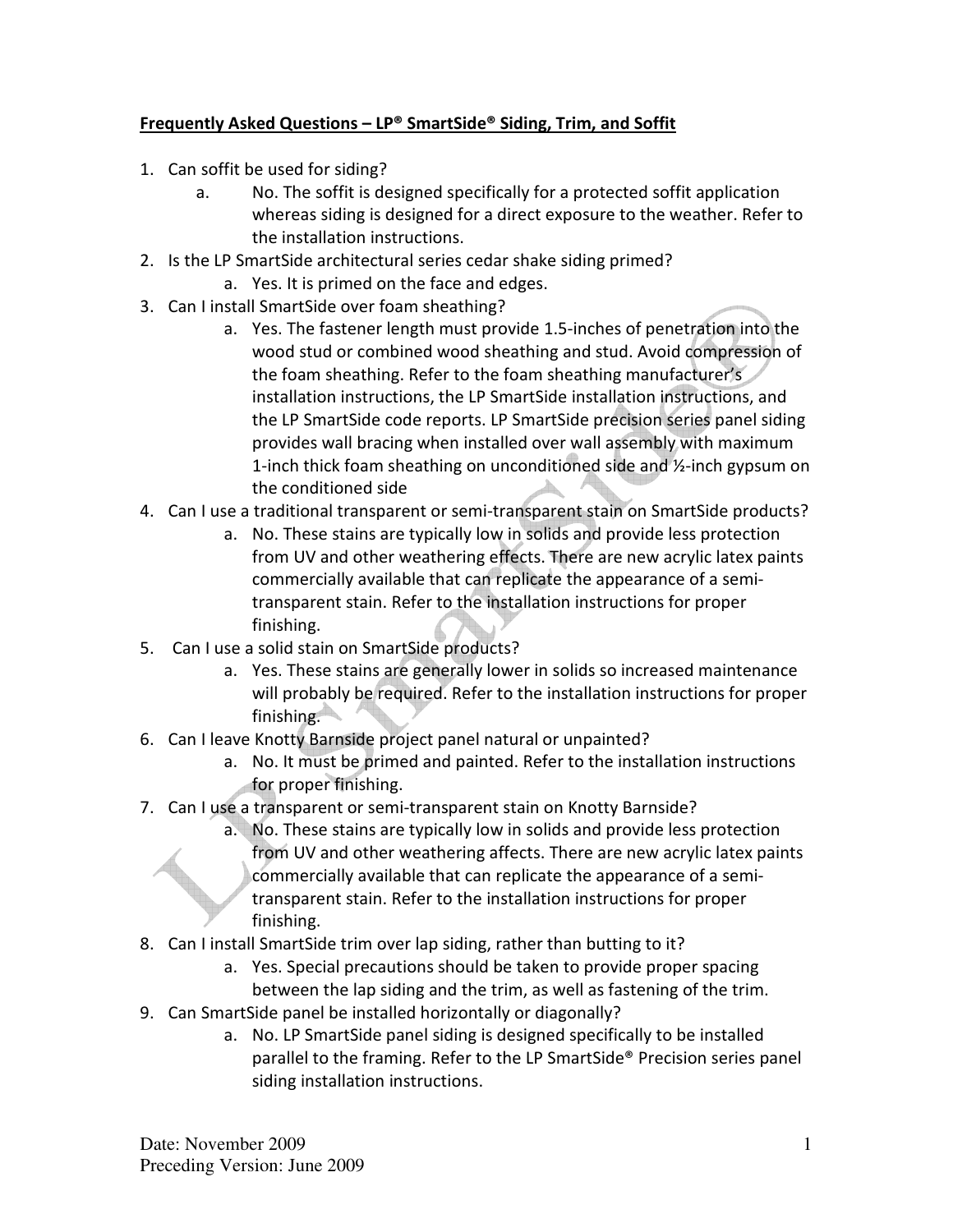- 10. What kind of nails do I need?
	- a. Corrosion resistant fasteners must be used to avoid rust staining and erosion of the fasteners. Please refer to the proper installation instructions and code report for the minimum size and type, as well as the fastening schedule.
- 11. If the installation is not consistent with the application instructions, will it void my warranty?
	- a. The LP® SmartSide® limited warranty will remain in effect with the exception that any issue caused by an installation that varies from the LP SmartSide installation instructions will not be the responsibility of LP. Refer to the installation instructions for proper installation.
- 12. Can I install SmartSide® lap vertically and cover the joint with battens?
	- a. No. LP SmartSide siding is designed for horizontal installation only. Ungrooved LP SmartSide Precision series panel siding is available for board and batten applications. Refer to the installation instructions for proper installation.
- 13. What is the fire rating?
	- a. LP SmartSide is a class C (III) rated product when tested according to ASTM E84. All LP SmartSide siding can be used in a 1-hour fire rated assembly when it is installed over 5/8 type-X gypsum, which is consistent with other siding types such as fiber cement siding.
- 14. What kind of paint must I use?
	- a. Acrylic latex coatings designed for wood composites are highly recommended. Refer to the installation instructions for proper installation.
- 15. How do I install SmartSide siding® over SIP or ICF assemblies?
	- a. Follow the LP SmartSide installation instructions. The SIP manufacturer will need to specify the type of corrosion resistant fastener and the fastener spacing to meet the minimum required wind-load values. The fastener spacing must not exceed the maximum fastener spacing stated in the LP SmartSide installation instructions. If you have further questions, contact the LP Technical staff at (800) 450-6106. Consult your local code authority to ensure compliance with the local building code.
- 16. Is it beneficial to prime the back side of the LP SmartSide® siding or trim?
	- a. No. Back priming has proven to be useful to control tannin staining with some types of solid wood siding, trim, and some composite sidings. LP SmartSide products are designed to perform without back priming.
- 17. Should we caulk at the overlap of the lap siding?
	- a. No. Refer to the installation instructions for proper installation.
- 18. Can we rip lap to create a smaller size?
	- a. It may be necessary to rip the lap siding at times where the wall terminates at the soffit or around penetrations. Use special care to prime and paint any exposed wood that may result. Ripping the lap siding to make narrower lap siding is not recommended.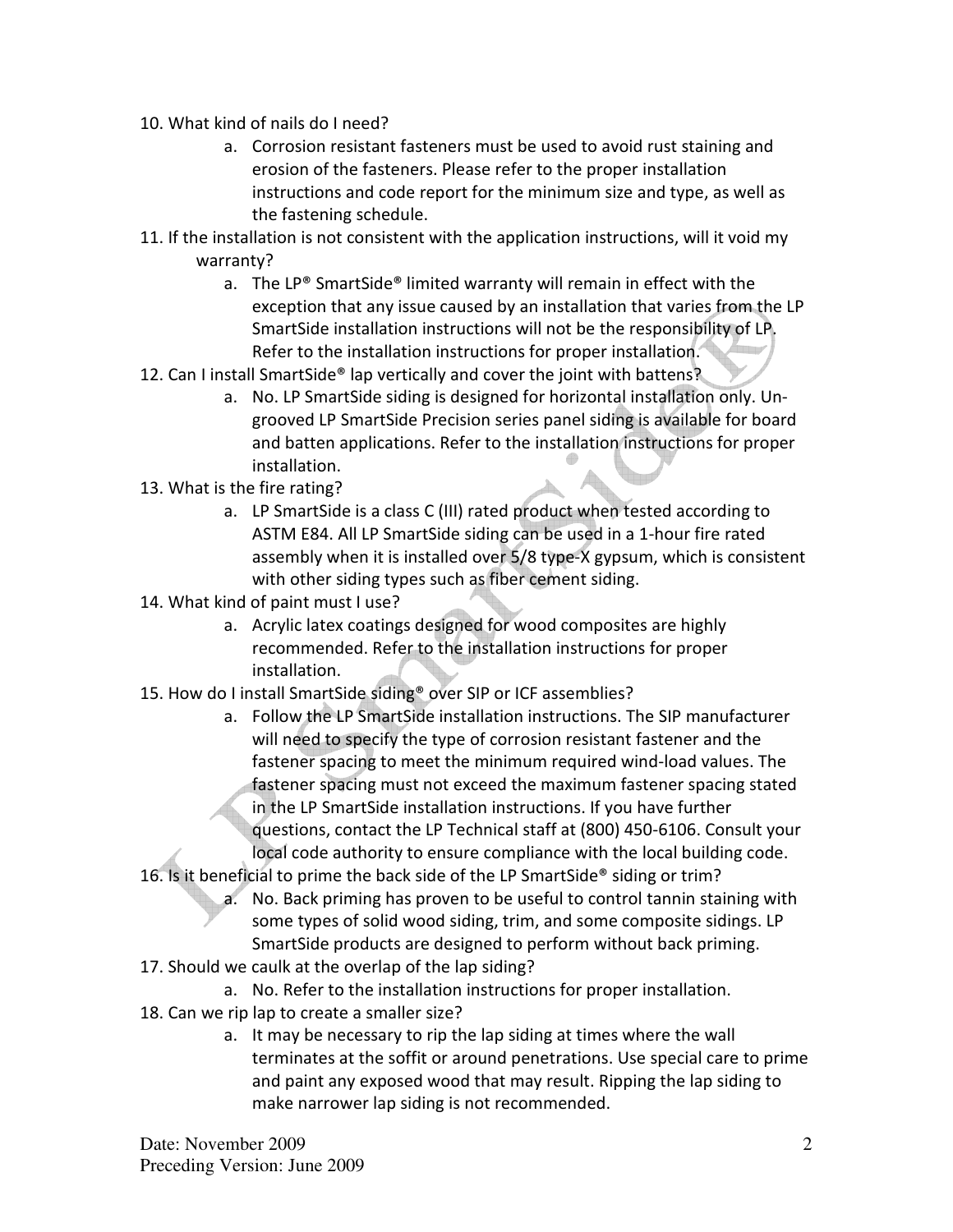- 19. Can LP® SmartSide® trim and fascia be miter cut?
	- a. Do not miter cut the edges or ends of the trim at corners. Miter cuts or "picture framing" around door and window openings are acceptable. Butt joints are preferred but scarfed joints are permitted with LP SmartSide trim and fascia. All joints must be spaced 3/16 inch to accommodate expansion during equilibration. Refer to the installation instructions for proper installation.
- 20. Can I overlap my LP SmartSide siding more than the recommended 1"?
	- a. Yes but the siding should not project beyond the thickness of the trim. The specified overlap and edge-spacing of the nails in the installation instructions are minimum requirements. Refer to the installation instructions for proper installation.
- 21. Are there any special considerations when applying any panel siding to the interior of my home and is this application allowed and will my warranty be good?
	- a. Using LP SmartSide in an interior application is acceptable. Please review the material safety data sheet (MSDS) before using the product indoors.
- 22. When panels are installed, is it ok to allow the panel to rest on the flashing?
	- a. No. A drainage space is required between the panel drip edge and the flashing. Refer to the installation instructions for proper installation.
- 23. Now that your fiber products have Zinc Borate, can they be used west of the Cascades?
	- a. LP SmartSide Architectural and Precision Series Siding can be used west of the Cascades. Certain LP SmartSide Foundations Series siding cannot. See the Smart Side warranty for complete details.
- 24. Are LP SmartSide products "green"?
	- a. The green attributes built into LP products today are recognized in green building certification programs around the country, most often in the "Materials & Resource Efficiency" section.
	- b. LP uses 100% SFI-certified wood a renewable resource from small diameter, rapidly regenerating trees
	- c. LP SmartSide products are treated with environmentally friendly borates to resist rot, termites, and mold
	- d. LP SmartSide is durable and comes with a 50-year limited warranty
- 25. Can LP SmartSide® siding be used in a one-hour fire-rated wall assembly?
	- a. Yes. It must be installed over 5/8-inch type-x gypsum the same as fiber cement siding.
- 26. Are LP SmartSide® products compliant with the building code?
	- a. Yes. LP SmartSide Precision series Lap and Panel siding is covered by the ESR-1301 code report. LP SmartSide Foundation series lap and panel siding, and architectural shake and panel meet the requirements of ANSI 135.6 and therefore satisfy the requirements of the 2006 International Building Code. Code report NER-626 also represents the Foundation and some of the Architectural series siding products. The code reports are available at: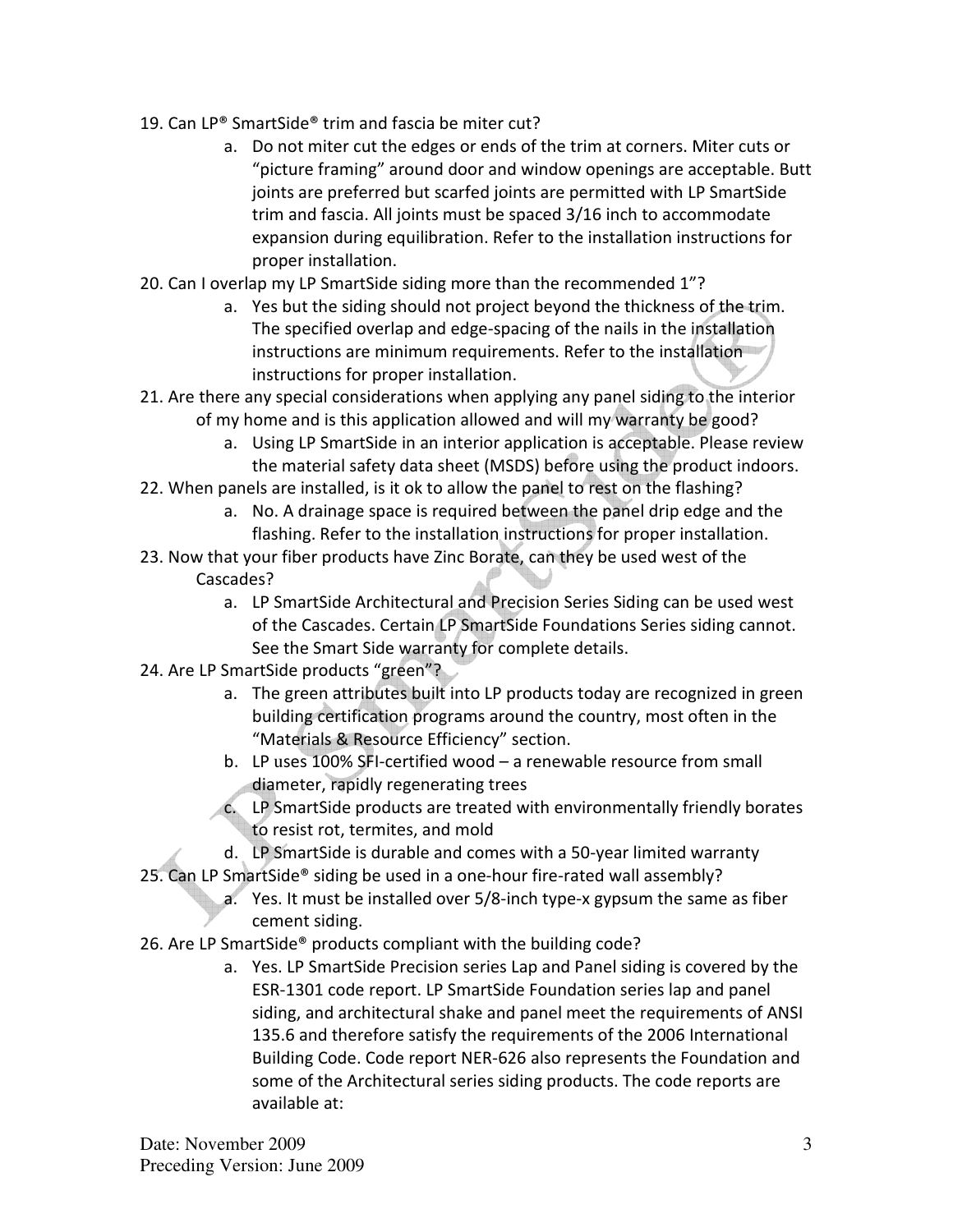- i. http://www.icc-es.org/reports/pdf\_files/NES/NER626.pdf
- ii. http://www.icc-es.org/reports/pdf\_files/ICC-ES/ESR-1301.pdf
- 27. Can LP® SmartSide® siding be fastened directly to the studs?
	- a. Certain LP SmartSide products can be attached to framed walls without sheathing such as Precision series siding. Refer to the LP SmartSide installation instructions for the specific type of LP SmartSide siding you are using. Note that a code-approved breathable water-resistive barrier is required between the siding and the studs.
- 28. Why are the LP SmartSide code reports important?
	- a. The code reports are published by the International Code Council and demonstrate the safe use of the siding. The code reports are useful to engineers, architects, and code officials to ensure the siding is used within its design limits.
- 29. Is a house-wrap required behind the LP SmartSide siding?
	- a. A code-approved, breathable, water-resistive barrier is required behind all LP SmartSide® siding as per the International Building Code. Refer to the installation instructions for proper installation.
- 30. Can I install LP SmartSide® siding differently than what is specified in the LP SmartSide installation instructions?
	- a. LP strongly recommends LP SmartSide siding be installed according to the installation instructions. If the siding is installed in a manner inconsistent with the instructions, the siding will continue to be warranted under the LP SmartSide limited warranty although any issue caused by the inconsistent installation will not be the responsibility of LP. Refer to the installation instructions for proper installation.
- 31. Is LP SmartSide® siding permitted for use in California's high fire hazard areas specified in chapter 7 of the California building code?
	- a. Yes. All LP SmartSide Foundation and Precision series siding is listed by the California State Fire Marshals office as accepted siding. Special installation methods are required in high fire hazard zones. Refer to the report at

http://www.lpcorp.com/Literature/LP\_SmartSide\_SFM\_Report.pdf for installation details.

- 32. Why is it important to space LP SmartSide® siding at all joints?
	- a. LP SmartSide siding will expand naturally as its moisture level balances with the surrounding environment. Spacing the joints provides the necessary room for the siding to expand. This is also an important reason to properly apply a non-hardening caulk or sealant. Refer to the installation instructions for proper installation.
- 33. Do LP SmartSide products resist wind loads?
	- a. Yes. Refer to the LP SmartSide code reports ESR-1301 and NER-626.
- 34. Is LP SmartSide panel siding structurally rated?
	- a. Some LP SmartSide siding is structurally rated. Refer to the LP SmartSide code reports ESR-1301 and NER-626.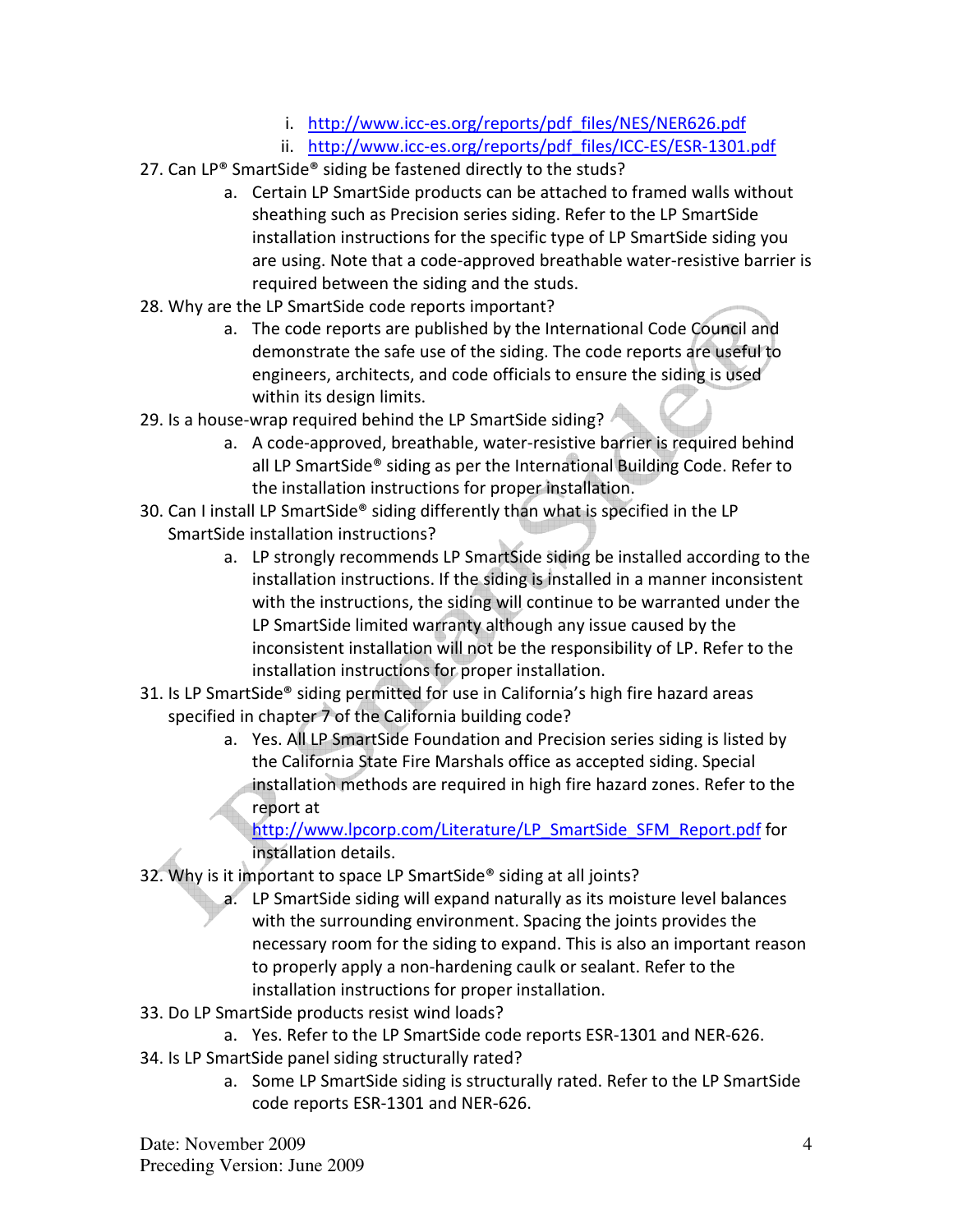- 35. Can the butt joints on LP SmartSide lap siding be pan-flashed rather than caulked/sealed?
	- a. The butt joints of LP SmartSide Precision Series lap siding can be panflashed without caulk, sealant, or joint cover if the siding is prefinished and the ends of the siding are factory primed and prefinished. All field cut ends must be caulked/sealed regardless of field priming or painting. Refer to the installation instructions for proper installation.
- 36. Is LP SmartSide siding hail resistant?
	- a. LP SmartSide Precision Series siding has been tested and qualified by an independent lab according to the acceptance criteria in AC321. A hardbody impact test is part of that acceptance criteria to represent hailstones, hammer blows, baseballs, or other impacts.
- 37. How do I talk to an LP representative about installation questions?
	- a. Call our Warranty and Technical Services staff at 800.450.6106. There is a staff member available Monday – Friday during regular business hours.
- 38. Does LP SmartSide siding have an R value?
	- a. No. Lap siding inherently provides air leakage at the overlap and panel siding is typically grooved so the value is reduced. According to APA-The Engineered Wood Association, OSB and plywood sheathing have a thermal resistance value of less than 0.55 at thicknesses less than 7/16"
- 39. Does LP SmartSide provide resistance to sound transmission through an exterior wall?
	- a. Yes. It will differ between lap and panel siding and thickness is a factor. APA-The Engineered Wood Association and the National Association of Home Builders provide techniques that can be used to decrease the sound transmission through the wall assembly.
- 40. Are there places where I can't use LP SmartSide products?
	- a. Certain Foundation Series siding is not warranted for use in Alaska, Hawaii, Northern California, or west of the Cascades in Washington, Oregon, and California. LP has no other geographic limitations on the use of SmartSide products. Always check your local building code for any special restrictions.
- 41. How do I know what fastener to use?
	- a. The installation instructions include the fastening specifications. For further detail in seismic or high-wind load areas, refer to ESR-1301 or NER-626 for additional fastening details.
- 42. How much paint do I need to apply and how often do I need to repaint the siding?
	- a. Refer to the "Finishing Instructions" section of the LP SmartSide® installation instructions and your paint manufacturer's installation instructions. Proper maintenance is important to the lasting performance of any exterior siding material.
- 43. How do I know LP® SmartSide® siding is permitted for use in my area?
	- a. Check with your local code authority. LP SmartSide is widely recognized and accepted. Refer your local official to code report ESR-1301 for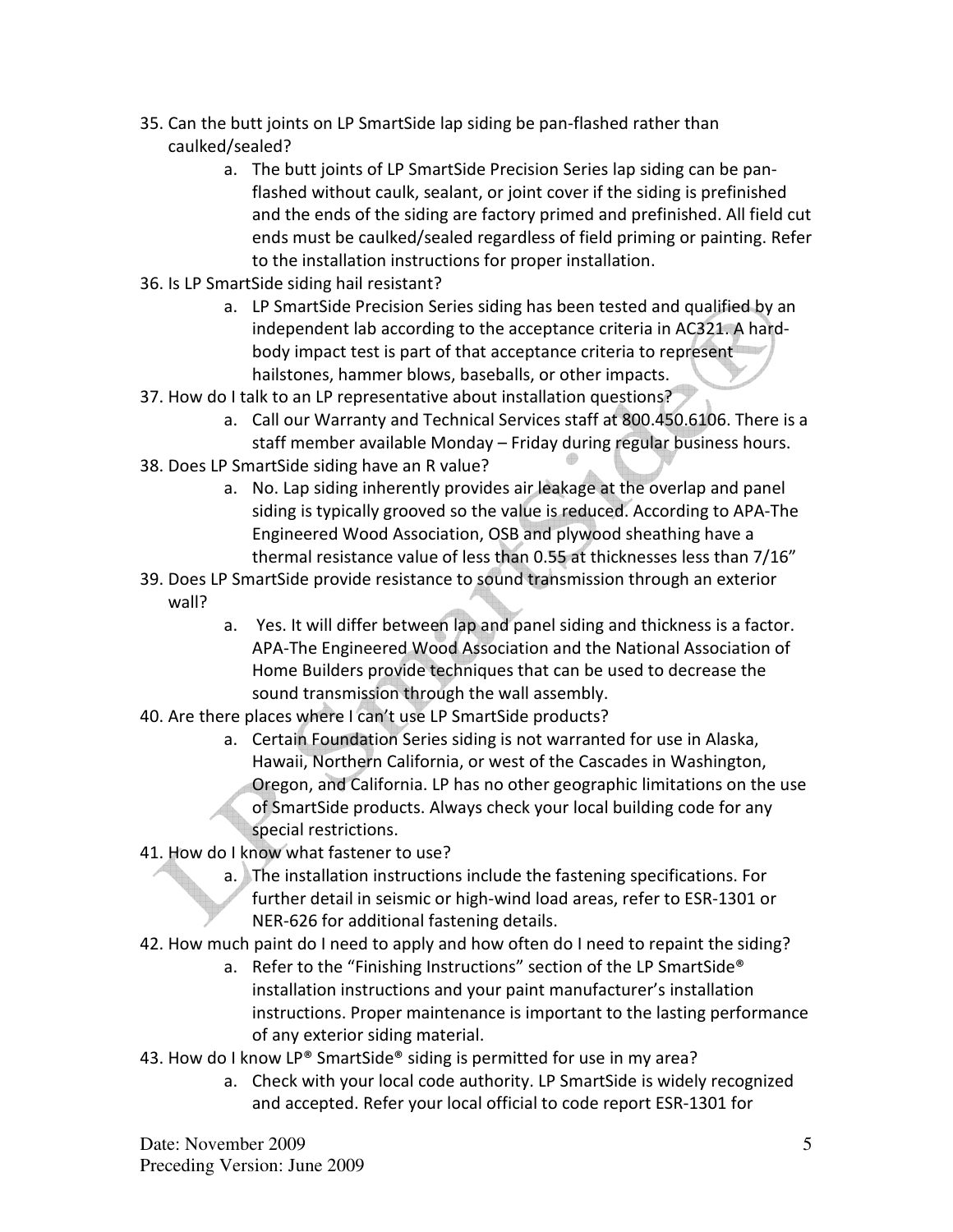Precision Series products and to NER-626 for Foundation Series and some Architectural Series LP SmartSide siding.

- 44. Can I use LP SmartSide® siding in Canada?
	- a. Yes, refer to CCMC listings 11826 and 12353
- 45. Will freezing conditions affect the performance of LP SmartSide® siding?
	- a. LP SmartSide products are resistant to freeze thaw damage.
- 46. Can LP SmartSide® siding be used in humid climates?
	- a. Yes, it is designed and tested to withstand wet humid conditions. Some restrictions do apply to certain Foundation Series siding products.Refer to the LP SmartSide limited warranty for additional details..
- 47. How is the LP SmartSide® Precision Series siding different from OSB?
	- a. Commodity OSB sheathing and LP SmartSide Precision Series siding both use geometrically controlled wood strands to provide superior strength and stiffness. LP SmartSide Precision Series siding is treated with the SmartGuard® process, bonded together with increased levels of a durable exterior binder system, overlaid with a resin-impregnated prime-base overlay, and edge coated with a proprietary water-resistive primer coat.
- 48. How is LP SmartSide Foundation Series siding different from hardboard?
	- a. LP SmartSide Foundation Series siding is the only fiber based siding product in the world treated to resist decay fungi and termites with the SmartGuard process
- 49. How long is the LP SmartSide<sup>®</sup> warranty?
	- a. The LP SmartSide limited warranty is a 50-year warranty with a 5-year repair or replace feature. Refer to the LP SmartSide warranty for details.
- 50. Can LP SmartSide® siding and trim be installed so it contacts the ground?
	- a. No. LP SmartSide siding is designed to be used in above-ground applications.
- 51. Why do I have to space the joints of the LP SmartSide® siding and trim?
	- a. LP SmartSide products expand as their moisture content balances with jobsite conditions after it is installed. It is important to properly space the joints 3/16-inch so there available room for the siding to expand.
- 52. Can I rip the LP SmartSide trim?
	- a. Ripping the trim, and fascia is not recommended, as it will leave the edges unprotected. If the material is ripped, special care must be taken to prime, paint, and seal all exposed wood fiber as described in the finishing section of the respective installation instructions.
- 53. Can LP SmartSide trim be used as fascia without a subfascia?
	- a. Yes, certain LP SmartSide Fascia can be installed without a subfascia but it cannot be used structurally. Refer to the installation instructions for proper installation.
- 54. Can I use a finishing or casing nail on LP SmartSide<sup>®</sup> trim?
	- a. No. A corrosion resistant box or common style must be used. Refer to the installation instructions for proper installation.
- 55. How long should I wait before I paint my LP SmartSide® Trim and Siding?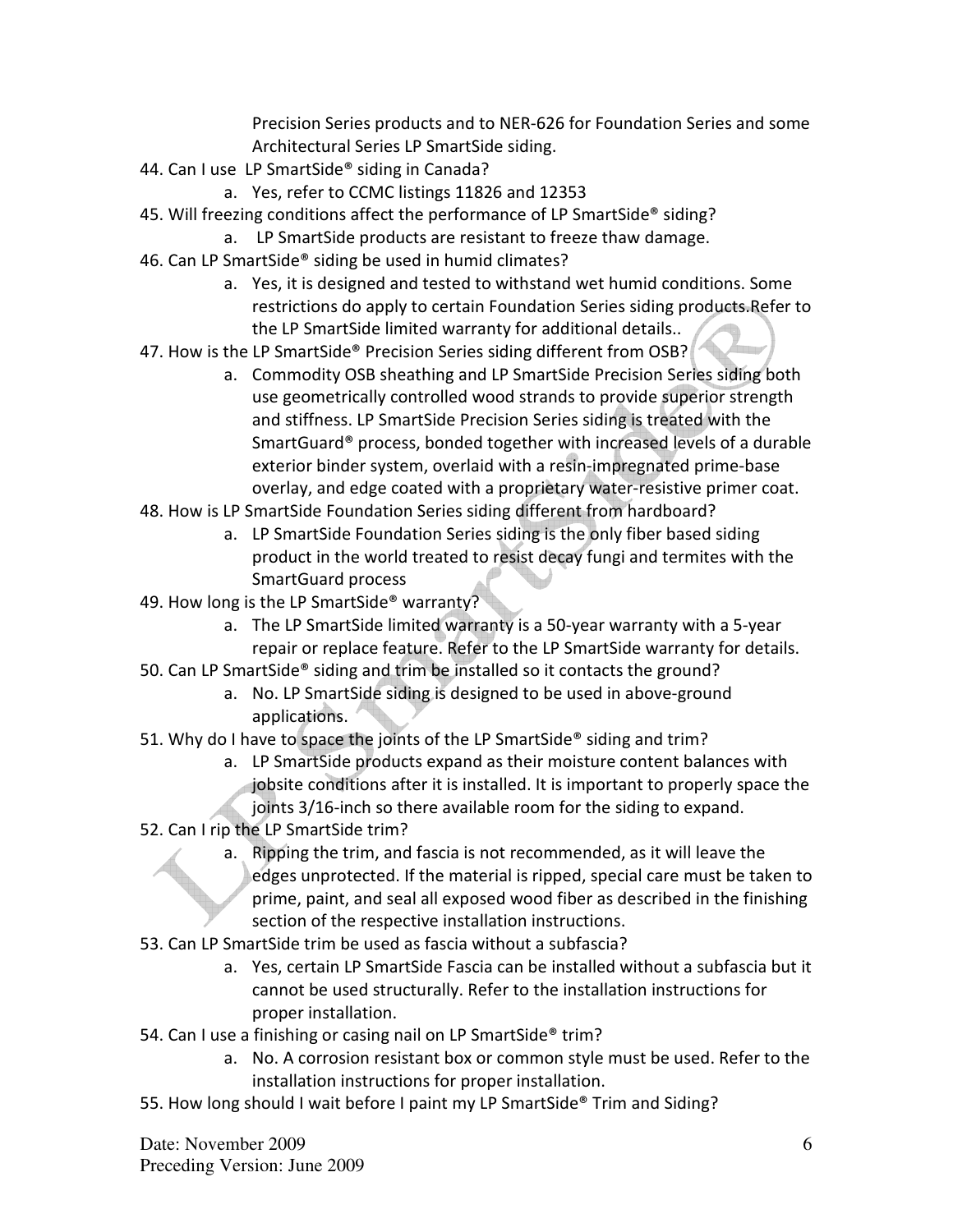- a. LP® SmartSide® products should be painted as soon as possible after installation. They must be painted within 180-days of installation. Refer to the installation instructions for proper finishing of the siding and trim.
- 56. Can LP SmartSide® siding be blind nailed?
	- a. LP SmartSide Precision Series lap siding can be blind nailed. Refer to the installation instructions for proper installation.
- 57. Do all of the nail heads need to be caulked?
	- a. Nail heads that are recessed or counter sunk must be caulked. Refer to the installation instructions for proper installation.
- 58. Does LP SmartSide vented soffit provide enough ventilation to satisfy the building code?
	- a. Yes. LP SmartSide vented soffit provides ten square inches of ventilation for every twelve inches of length of soffit.
- 59. Do I have to apply a screen to the vents of the LP SmartSide vented soffit?
	- a. A screen is not required to be applied to the back of the LP SmartSide vented soffit. The opening of the vent complies with the 2006 International Building Code.
- 60. Which LP SmartSide soffit products are rated to be used as roof sheathing?
	- a. LP SmartSide Precision 76 Series soffit is the only soffit approved to be used as a structural roof sheathing.
- 61. What are the allowable maximum spans for LP SmartSide siding?
	- a. Most LP SmartSide siding is limited to 16-inch framing spans. 76 Series Precision lap siding and 190 Series Precision panel siding may be used with up to 24 -inch framing spans.
- 62. Do I need special tools to work with LP SmartSide siding?
	- a. No. LP SmartSide siding can be installed using common woodworking tools.
- 63. Can LP SmartSide Architectural Series cedar shake siding be installed with the straight edge down?
	- a. Yes. It can be installed with either edge down. If the random edge is down, start at the lower left corner of the wall. If the straight edge is down, start at the lower right corner of the wall. Refer to the installation instructions for proper installation.
- 64. Can LP SmartSide Architectural Series cedar shake siding be blind-nailed? a. No. Refer to the installation instructions for fastening.
- 65. Is it okay to exceed the minimum overlap on LP SmartSide Foundation and Precision Series lap siding?
	- a. Yes, but do not let the overlapped thickness of the siding exceed the thickness of the trim. Do not overlap the siding less than the minimum specified amount. Refer to the installation instructions for proper installation.
- 66. Can stucco be applied directly against LP SmartSide trim?